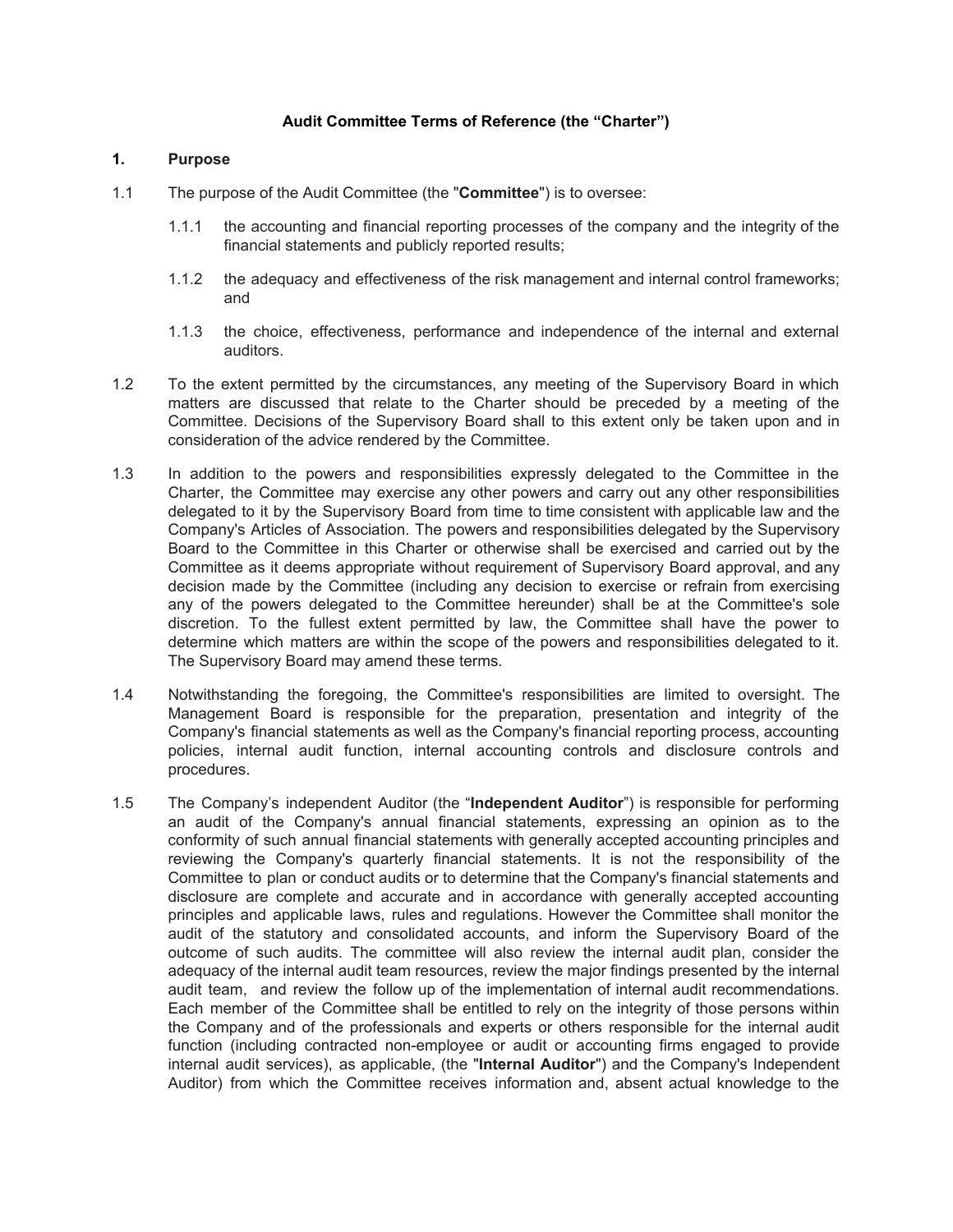contrary, the accuracy of the financial and other information provided to the Committee by such persons, professionals or experts.

- 1.6 Applicable auditing literature defines the term "review" to include a particular set of required procedures to be undertaken by Independent Auditors. The members of the Committee are not independent auditors, and the term "review" as used in this Charter is not intended to have that meaning and should not be interpreted to suggest that the Committee members can or should follow the procedures required of auditors performing reviews of financial statements.
- 1.7 The Committee may, at its discretion, include in its meetings members of the Company's management, representatives of the Independent Auditor, the Internal Auditor, any other financial personnel employed or retained by the Company or any other persons whose presence the Committee believes to be necessary or appropriate. Notwithstanding the foregoing, the Committee may also exclude from its meetings any persons it deems appropriate.
- 1.8 The Committee may retain any independent counsel, experts or advisors (accounting, financial or otherwise) that the Committee believes to be necessary or appropriate. The Committee may also use the services of the Company's regular legal counsel or other advisors to the Company. The Company shall provide for appropriate funding, as determined by the Committee, for payment of compensation to the Independent Auditor for the purpose of rendering or issuing an audit report or performing other audit, review or attest services, for payment of compensation to any advisors employed by the Committee and for ordinary administrative expenses of the Committee that are necessary or appropriate in carrying out its duties.
- 1.9 The Committee shall monitor the effectiveness of the Company's internal quality control and risk management systems and, the Company's internal audit, with regard to the Company's financial information without compromising its independence. The Committee may conduct or authorise investigations into any matters within the scope of the powers and responsibilities delegated to the Committee.

# **2. Interaction with the Independent Auditor**

- 2.1. Appointment and Oversight. The Committee shall submit to the Supervisory Board a reasoned recommendation for the appointment of the Independent Auditor (which shall comprise of two (2) candidates if the audit engagement has been put out to tender), and the compensation, retention and oversight thereof for the purpose of preparing or issuing an audit report or related work or performing other audit, review or attest services for the Company (including resolution of any disagreements between Company management and the Independent Auditor regarding financial reporting). The Independent Auditor shall report directly to the Committee.
- 2.2 Statement on Independence. Prior to submitting the recommendation, the Audit Committee shall obtain a statement from the proposed auditor stating whether and, where applicable, which business, financial, personal or other relationships exist between the Audit Committee auditor and its governing bodies and lead auditors on the one hand, and the Company and the members of its governing bodies on the other, that could call its independence into question. This statement shall also include the extent to which other services were provided for the Company over the past financial year, especially in the area of consulting, or that have been contracted for the following year.
- 2.3 Pre-Approval of Services**.** Before the Independent Auditor is engaged by the Company or its subsidiaries to render audit or non-audit services, the Committee shall pre-approve the engagement. Committee pre-approval of audit and non-audit services will not be required if the engagement for the services is entered into pursuant to pre-approval policies and procedures established by the Committee regarding the Company's engagement of the Independent Auditor, provided the policies and procedures are detailed as to the particular service, the Committee is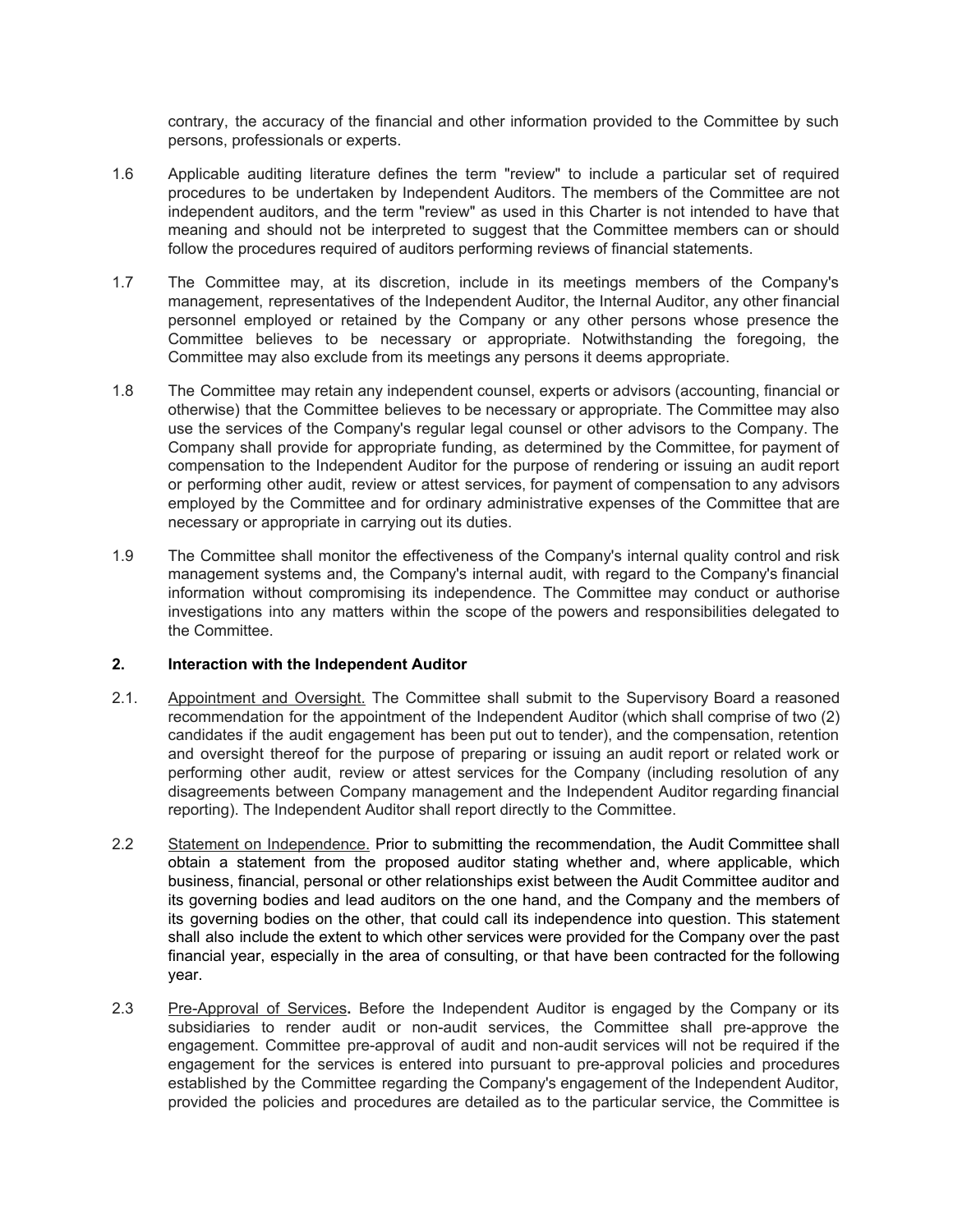informed of each service provided and such policies and procedures do not include delegation of the Committee's responsibilities under the applicable laws and regulations. The Committee may delegate to one or more designated members of the Committee the authority to grant pre-approvals, provided such approvals are presented to the Committee at a subsequent meeting. If the Committee elects to establish pre-approval policies and procedures regarding non-audit services, the Committee must be informed of each non-audit service provided by the Independent Auditor.

## **3**. **Independence of Independent Auditor**

- 3.1 In the engagement it shall be agreed with the Independent Auditor that the chairman of the Supervisory Board or the Audit Committee will be informed, without undue delay, of any grounds for exclusion or disqualification due to impairment of the Independent Auditor's independence that occur during the audit, unless any such grounds are eliminated immediately.
- 3.2 The Committee shall, at least annually, review the independence and quality control procedures of the Independent Auditor and the experience, competence, knowledge and qualifications of the Independent Auditor's senior personnel that are providing audit services to the Company. In conducting its review:
	- 3.2.1 The Committee shall obtain and review a report prepared by the Independent Auditor describing: the auditing firm's internal quality-control procedures; and any material issues raised by the most recent internal quality-control review, or peer review, of the auditing firm, or by any inquiry or investigation by governmental or professional authorities, within the preceding five (5) years, with respect to one or more independent audits carried out by the auditing firm, and any steps taken to deal with any such issues.
	- 3.2.2 The Committee shall ensure that the Independent Auditor prepares and delivers, at least annually, a written statement delineating all relationships between the Independent Auditor and the Company, consistent with applicable auditing standards. The Committee shall actively engage in a dialogue with the Independent Auditor with respect to any disclosed relationships or services that, in the view of the Committee, may impact the objectivity and independence of the Independent Auditor. If the Committee determines that further inquiry is advisable, the Committee shall take appropriate action in response to the Independent Auditor's report to satisfy itself of the auditor's independence.
	- 3.2.3 The Committee shall confirm with the Independent Auditor that the Independent Auditor is in compliance with the partner rotation requirements established by any relevant regulatory body, if applicable.
	- 3.2.4 The Committee shall, if applicable, consider whether the Independent Auditor's provision of any permitted information technology services or other non-audit services to the Company is compatible with maintaining the independence of the Independent Auditor.

#### **4. Meetings with Management, the Independent Auditor and the Internal Auditor**

- 4.1 The Committee shall meet with management, the Independent Auditor and the Internal Auditor in connection with each annual audit to discuss the scope of the audit, the procedures to be followed and the staffing of the audit.
- 4.2 The Committee shall review and discuss with management and the Independent Auditor:
	- 4.2.1 major issues regarding accounting principles and financial statement presentations, including any significant changes in the Company's selection or application of accounting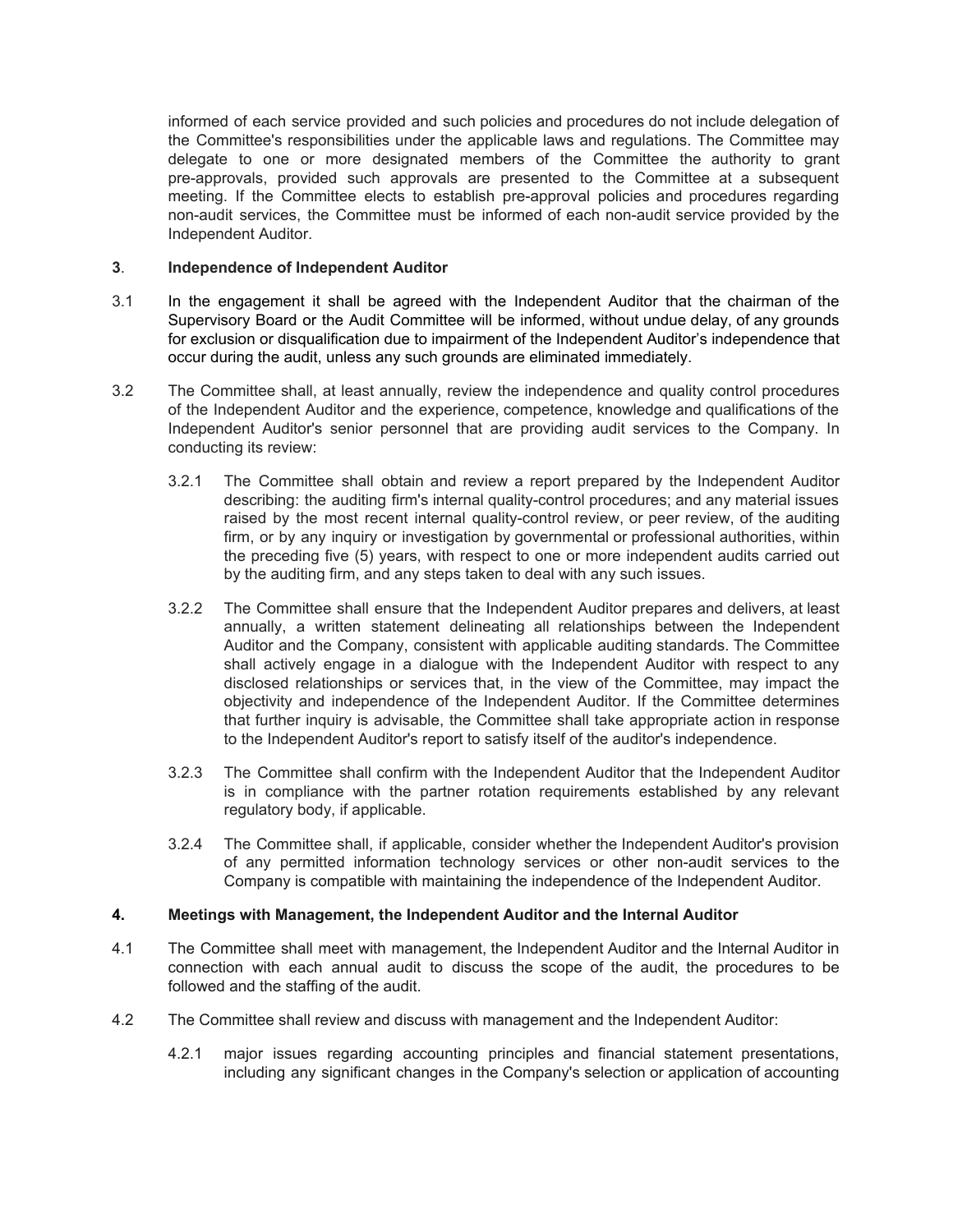principles, and major issues as to the adequacy of the Company's internal controls and any special audit steps adopted in light of material control deficiencies;

- 4.2.2 any analyses prepared by management or the Independent Auditor setting forth significant financial reporting issues and judgments made in connection with the preparation of the Company's financial statements, including analyses of the effects of alternative accounting methods on the Company's financial statements; and
- 4.2.3 the effect of regulatory and accounting initiatives, as well as off- balance sheet structures, on the Company's financial statements.
- 4.3 The Committee shall monitor the process of preparing financial information and make recommendations or proposals to ensure its integrity.
- 4.4 The Committee shall review and discuss the annual audited financial statements with the Management Board members and the Independent Auditor and also any interim financial statements with the Management Board prior to their publication. The Committee shall inform the Supervisory Board and the Management Board of the results of the audited financial statements and explanations on how the audited financial statements have contributed to the integrity of the financial information and the role the Audit Committee has had in the process.

#### **5. Separate Meetings with the Independent Auditor**

- 5.1 The Committee shall review with the Independent Auditor any problems or difficulties the Independent Auditor may have encountered during the course of the audit work, including any restrictions on the scope of activities or access to required information or any significant disagreements with management and management's responses to such matters. Among the items that the Committee should consider reviewing with the Independent Auditor are:
	- 5.1.1 any accounting adjustments that were noted or proposed by the auditor but were "passed" (as immaterial or otherwise);
	- 5.1.2 any communications between the audit team and the Independent Auditor's national office in respect of auditing or accounting issues presented by the engagement; and
	- 5.1.3 any "management" or "internal control" letter issued, or proposed to be issued, by the Independent Auditor to the Company. If applicable, the Committee shall obtain from the Independent Auditor all relevant assurances required.
- 5.2 The Committee shall arrange for the Independent Auditor to report, without undue delay, on all findings and issues of importance for the tasks of the Supervisory Board which come to the knowledge of the Independent Auditor during the performance of the audit.
- 5.3 The Committee shall discuss with the Independent Auditor the report that such auditor is required to make to the Committee regarding:
	- 5.3.1 all accounting policies and practices to be used that the Independent Auditor identifies as critical;
	- 5.3.2 all alternative treatments within applicable accounting standards for policies and practices related to material items that have been discussed among management and the Independent Auditor, including the ramifications of the use of such alternative disclosures and treatments, and the treatment preferred by the Independent Auditor; and
	- 5.3.2 all other material written communications between the Independent Auditor and management of the Company, such as any management letter, management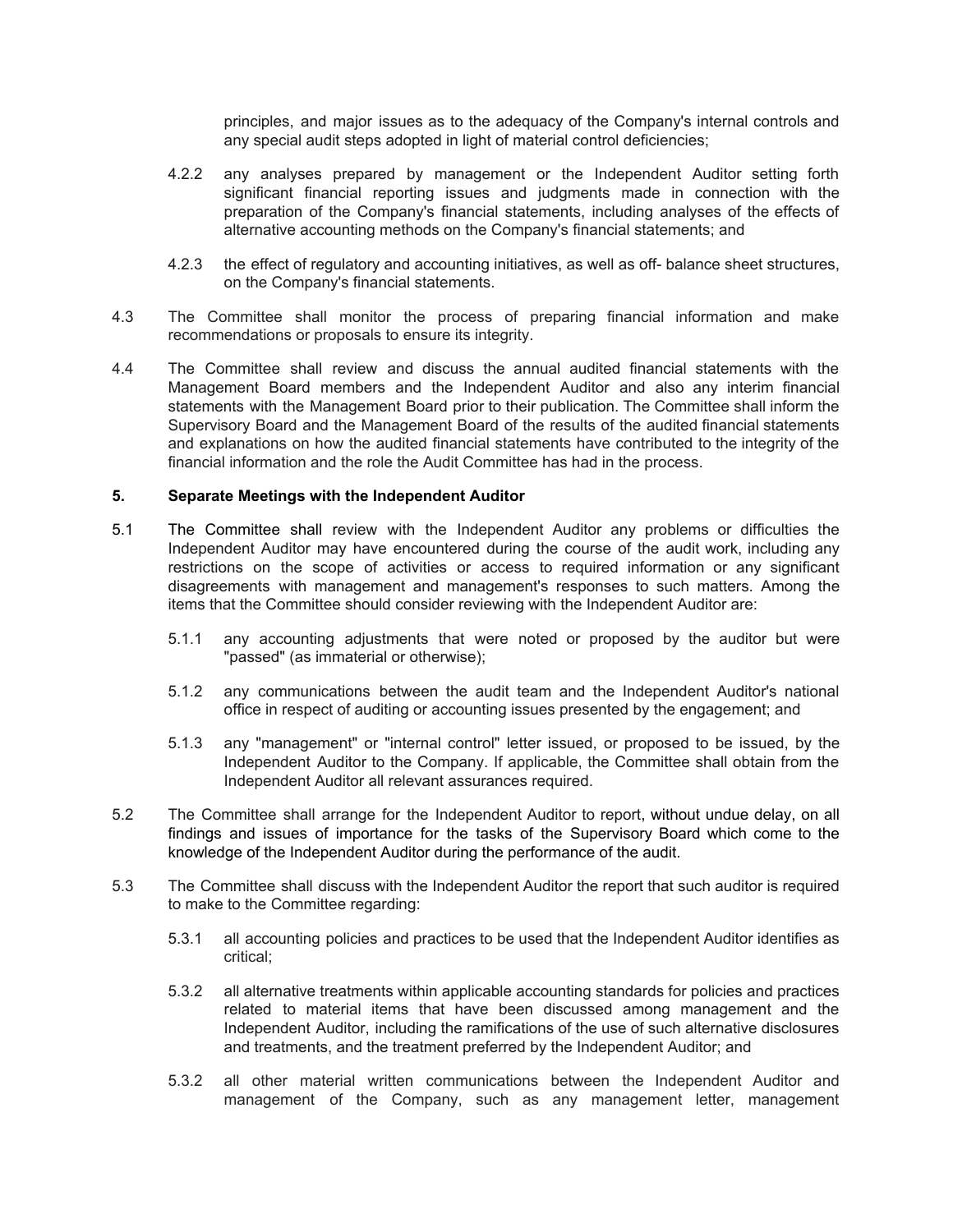representation letter, reports on observations and recommendations on internal controls, Independent Auditor's engagement letter, Independent Auditor's independence letter, schedule of unadjusted audit differences and a listing of adjustments and reclassifications not recorded, if any.

- 5.4 The Committee shall arrange for the Independent Auditor to inform it or note in the long-form audit report if, during the performance of the audit, the Independent Auditor identifies any facts that indicate an inaccuracy in the voluntary declaration of compliance with the German Corporate Governance Code issued by the Management Board and Supervisory Board.
- 5.5 The Committee shall discuss with the Independent Auditor the matters required to be discussed by applicable auditing standards.

# **6. Recommendation to Include Financial Statements in Annual Report**

If applicable, the Committee shall determine whether to recommend to the Supervisory Board that the audited financial statements be included in the Company's Annual Report for the financial year.

#### **7. Half-year and Quarterly Financial Statements**

The Committee shall review and discuss the half-year and quarterly financial statements with management and the Independent Auditor.

#### **8. Internal Audit**

The Committee shall review the appointment and replacement of the Internal Auditor. The Committee shall meet periodically with the Company's Internal Auditor to discuss the responsibilities, budget and staffing of the Company's Internal Auditor function and any issues that the Internal Auditor believes warrant audit committee attention. The Committee shall discuss with the Internal Auditor any significant reports to management prepared by the Internal Auditor and any responses from management.

#### **9. Other Powers and Responsibilities**

- 9.1 The Committee shall discuss with management and the Independent Auditor the Company's earnings press releases (with particular focus on any "pro forma" or "adjusted" non-GAAP information), as well as financial information and earnings guidance provided to analysts and rating agencies. The Committee's discussion in this regard may be general in nature (i.e., discussion of the types of information to be disclosed and the type of presentation to be made) and need not take place in advance of each earnings release or each instance in which the Company may provide earnings guidance.
- 9.2 The Committee shall review all related party transactions on an ongoing basis and all such transactions must be approved by the Committee.
- 9.3 The Committee shall discuss with management and the Independent Auditor any correspondence from or with regulators or governmental agencies, any employee complaints or any published reports that raise material issues regarding the Company's financial statements, financial reporting process, accounting policies or internal audit function.
- 9.4 The Committee shall discuss with the Company's general counsel any legal matters brought to the Committee's attention that could reasonably be expected to have a material impact on the Company's financial statements.